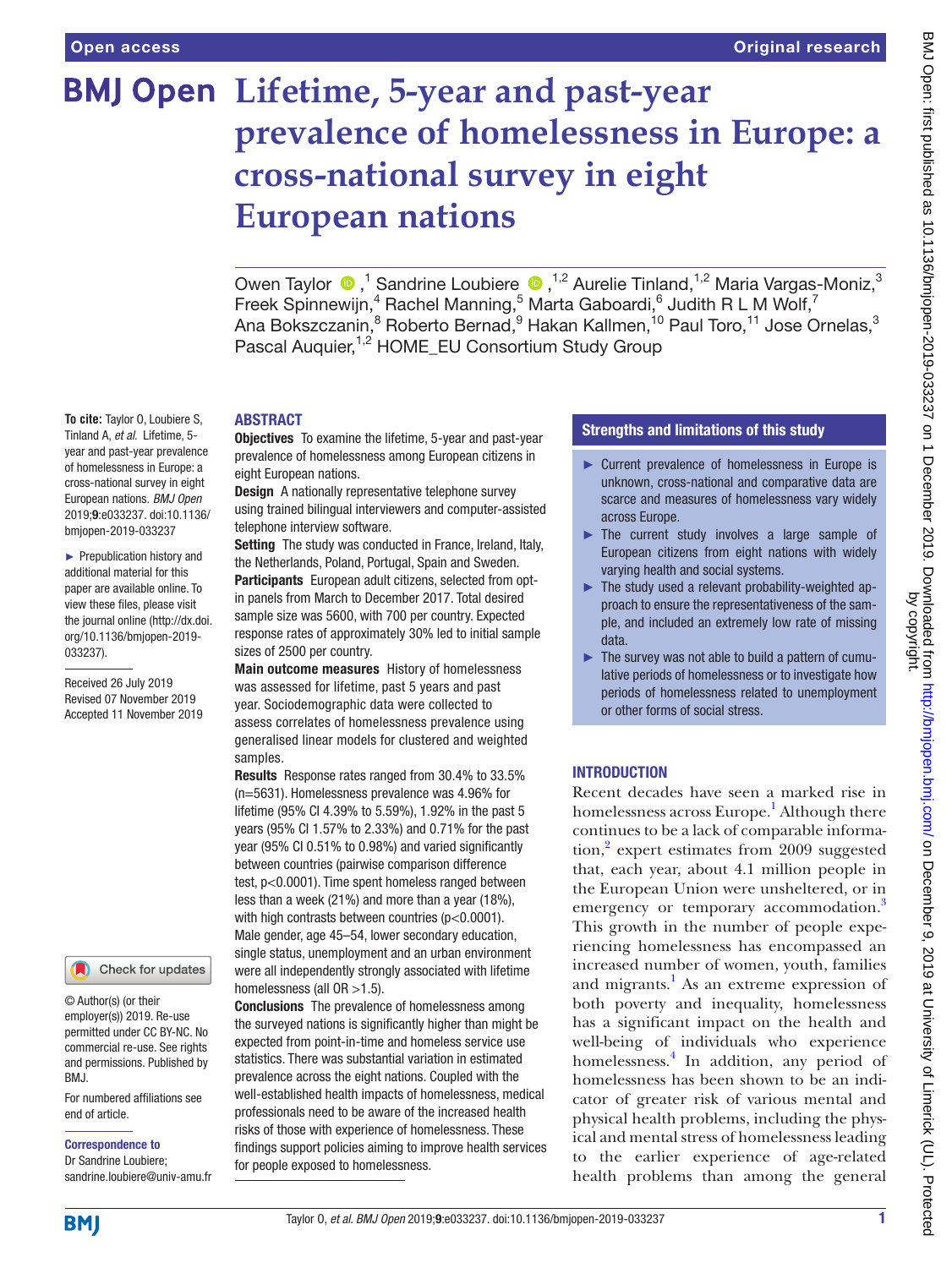population.<sup>5</sup> The prevalence of homelessness within a country serves as a good indicator for the numbers of people exposed to high levels of poverty, social dislocation and exclusion, and consequent greater health risks. This compounds the importance of improved quantitative homelessness prevalence data to formulate better health and social policy across Europe and other regions.

Although policies vary greatly between countries, the rise in homelessness throughout Europe has coincided with a general reduction in social spending, accompanied by policies aimed at reducing the visibility of homelessness in public spaces, including hostile urban design.<sup>67</sup> On the other hand, many European governments have expressed commitments to ending long-term homelessness. Given this situation, accurate data on homelessness in Europe are sorely needed. Definitions and methods of counting homelessness vary widely, which has led to past difficulties in comparing figures across countries.<sup>18</sup> Prevalence studies take a different approach to existing measures, aiming to assess the experience of homelessness across the broader population over longer time periods. There are a variety of homelessness prevalence studies in the USA, $910$  and to date one comparative study examining prevalence in the USA and in four European countries, although data collection for this study was dispersed and is over 10 years old. $^{11}$  Comprehensive and recent prevalence data for Europe are still lacking, with the current reported increase in homelessness across Europe based on official counts of rough sleepers (pointin-time (PIT) counts) and homeless service users. Both of these measures are certain to underestimate the prevalence of homelessness among the broader population, and to oversample people who experience the most visible forms of homelessness.<sup>[9](#page-12-6)</sup>

In this study, part of a broader European project on long-term homelessness, $\frac{12}{2}$  $\frac{12}{2}$  $\frac{12}{2}$  our aims were: (1) to assess the lifetime, 5-year and past-year prevalence of homelessness among the general population, based on large samples drawn to be nationally representative; (2) to compare prevalence estimates across countries and (3) to assess their correlates.

#### **METHODS**

#### Study design and sample

A quota telephone survey using landlines and mobile phones was conducted between March and December 2017. The survey was conducted in eight European countries, namely France, Ireland, Italy, the Netherlands, Poland, Portugal, Spain and Sweden. To determine an adequate sample size, we consulted Barlett *et al*'s statistical tables that present the different sizes of a simple random sample according to the target population's size, the desired level of precision and heterogeneity or variability within the target population (default=0.5). In the case of large target populations (n>100 000) and for an accuracy of ±5%, the sample size is recommended to be a minimum of  $400$  individuals actually surveyed.<sup>13</sup> Given

possible drop-outs during the interviews, we extended the sample size to a total of 700 individuals surveyed in each country, representing a total of 5600 European citizens across the eight countries. Respondents were randomly selected from opt-in panels to be representative of the general population of each participating country. Based on European telephone survey response rates and our survey topic of homelessness, we expected response rates of approximately 30%. Therefore, initial sample sizes of 2500 per country were taken. The survey questionnaire was translated into different European languages using standardised best practice $14$  and interviews conducted using computer assisted telephone interview software. Respondents (18 years and older) were informed of the purpose of the study, intended data use and were assured of anonymity. Respondents were free to decline to partic-ipate. Full details of the survey protocol are available.<sup>[15](#page-12-11)</sup>

#### **Measures**

The measures for this study were the prevalence rates for lifetime, 5-year and past-year literal homelessness; total time spent homeless and respondent sociodemographic data. First, respondents were informed that, in this study, we defined homelessness as 'sleeping in the street, in a car or living in an emergency or temporary shelter', encompassing 1 and 2 from the European Typology of Homelessness and Housing Exclusion (namely the most visible forms of literal homelessness).<sup>[16](#page-12-12)</sup> The respondents were then posed the question, 'have you ever been homeless?' Our questions also asked respondents if reported homelessness was one of five response options: ' in the past 12 months', '1–2 years ago', '3–4 years ago', '4–5 years ago', and 'more than 5 years ago'. Respondents who reported 'Do not know' or 'Refusal to answer' were kept in the descriptive analysis. Respondents' answers were grouped to provide data for past-year, 5-year and lifetime prevalence estimates.

Respondents who reported homelessness were asked a follow-up question to determine the time spent homeless: 'How much time in total have you been homeless over your life? Would you say 'less than a week', 'less than a month', 'less than a year', 'less than 2 years', 'less than 4 years', or 'more than 4 years'?'. Respondents' answers were grouped to provide data for homeless durations of 'less than a week', 'less than a month but more than a week',' less than a year but more than a month' and 'more than a year'.

Data on sociodemographic characteristics of respondents were collected, namely: gender, age, educational level, professional status, annual household income, marital status and living area as self-reported by respondents (with the question 'would you say that you live in' followed by the options of urban, semiurban or rural areas).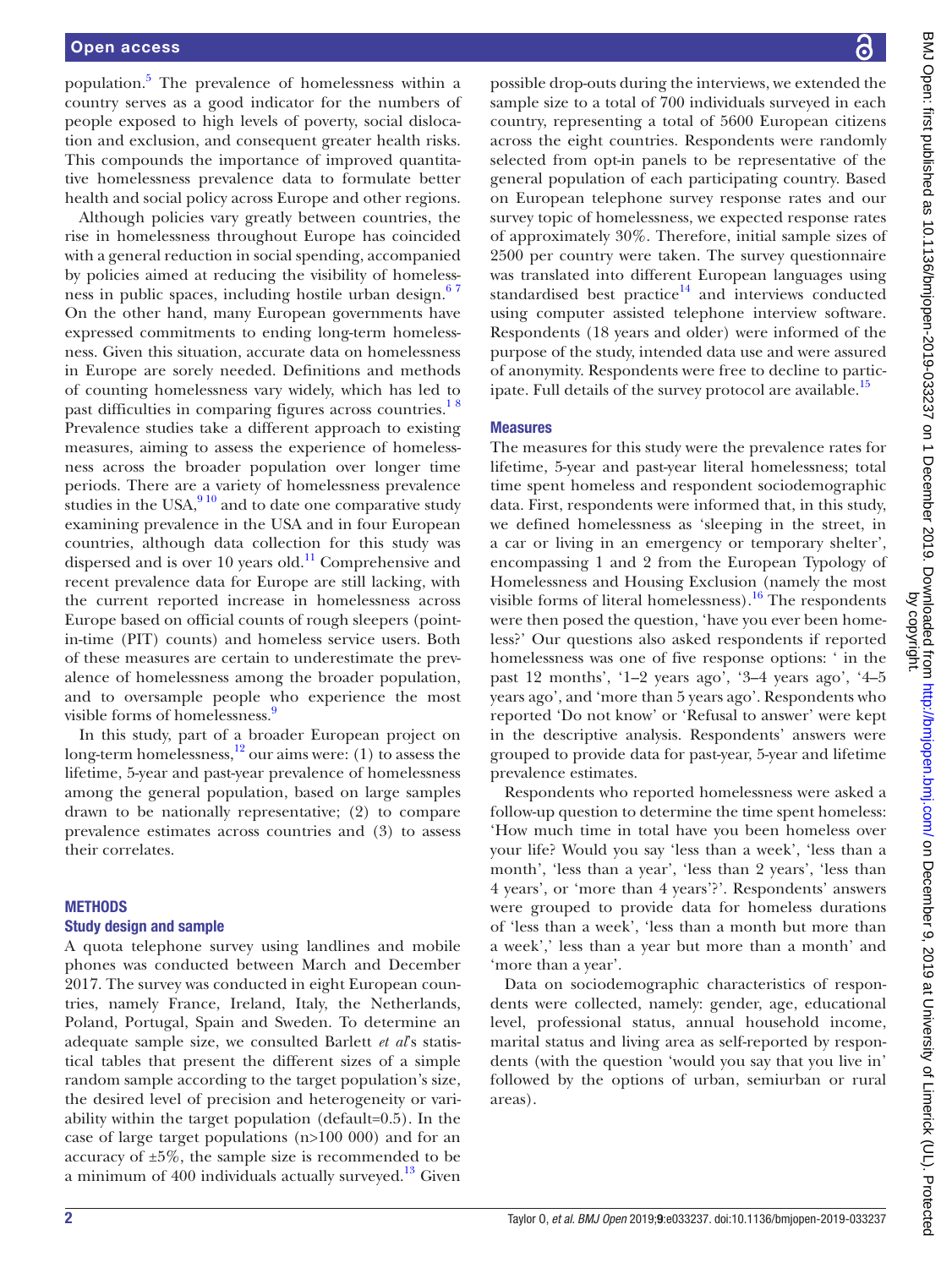# Data analysis

The distribution of age, gender and education was assessed in each national sample to gauge its representativeness of respective general populations. Since discrepancies were found between the distribution of those variables and the 2017 census data obtained through the World Bank<sup>17</sup> and Eurostat,<sup>18</sup> weights were applied. The 2017 census data on distribution of sex, education and age variables were obtained through the World Bank and Eurostat. Our weight variable was based on the known distribution of the entire population according to age, sex and education. In our case, the weight variable was poststratified to match the entire population in each country to ensure that calculated estimates were representative of the surveyed European populations. Each participant in the survey dataset was, therefore, assigned a unique weight.

Between September 2017 and December 2017, a control of the quality of the database was undertaken and percentages of missing data for each variable were calculated. Full descriptive analyses were conducted of all variables from the database; specifically the distribution of gender, age and education was assessed in each national sample to address representativeness. A weighted sample, as described above, was built in January 2018. Missing data for the overall study were less than 0.5% and missing variables were not included in the analysis.

Prevalence estimates were described as proportions with 95% Confidence Intervals (CIs). Generalised linear models (GLMs) for clustered (on country) and weighted samples were used to test the significance of the differences between individuals with experience of homelessness and their counterparts on sociodemographic characteristics. Bivariate analyses were conducted on lifetime and 5-year prevalence outcomes. Post hoc multiple comparisons using analysis of variance significant difference tests were conducted on unweighted subsamples to address pairwise comparisons between countries. Multivariate analyses were conducted with sociodemographic variables X country (ie, clusters) interactions tested to address whether the effect of the respondents' characteristics generalised among the eight countries. If statistically significant, these interactions implied different patterns for countries. Odds Ratios (ORs) with 95% CIs and p values were reported. Multivariable analyses included only variables that were found to be significantly different (p<0.01) between groups (with and without homelessness experience) in the bivariate analyses. The analysis was conducted with the R Foundation for Statistical Computing, V.3.4.0, $\frac{19}{19}$  using 'Survey' and 'Facto-MineR' packages.

### Public involvement

The public was not involved in the design, conduct or reporting of the research.

# **RESULTS** Sample description

Response rates were slightly better than expected, and ranged from 30.4% to 33.5%, resulting in a total number of 5631 respondents producing 5295 valid questionnaires. The majority of respondents were women (52% for the overall sample), except in the Netherlands (48.1%) and France (47.7%) ([table](#page-3-0) 1). A majority of respondents were either married or in a civil union, most notably in Poland (71%) and Ireland (69%). At least 48% completed higher education. Respondents were mainly employed either full time or part time, except in Ireland (48%).

#### Prevalence of homelessness

Overall pooled lifetime prevalence of homelessness as defined in this study was  $4.96\%$  (95% CI  $4.39\%$  to  $5.59\%$ ), although there was significant variation between countries (see [table](#page-5-0) 2). Spain reported the highest lifetime prevalence with 12.6%, and Ireland had the lowest at 1.7%. Five-year prevalence was 1.92% (95% CI 1.57% to 2.33%) across all countries, with the highest rates again in Spain at 6.2% and the lowest in Ireland at 0.4%. Pastyear prevalence was reported at 0.71% (95% CI 0.51% to 0.98%) across surveyed countries, with highs of 2.0% in Spain, to no reported past-year homelessness in Portugal. Pairwise comparisons are reported in [online supplemen](https://dx.doi.org/10.1136/bmjopen-2019-033237)[tary material e-Table 1.](https://dx.doi.org/10.1136/bmjopen-2019-033237)

#### Time spent homeless

The high rates of refusals or 'don't know' responses for Ireland (42%) and Portugal (36%) for this survey question are of concern (see [table](#page-6-0) 3). With this in mind, nearly half of respondents (48%) reported being homeless for less than a month, except in the Netherlands and Sweden with, respectively, 65% and 71% of respondents stating a longer duration. In the French sample, a very small proportion of respondents (8%) experienced homelessness lasting less than a week or more than a year (4%), with a vast majority (81%) who reported experiencing homelessness between a week and a month. Although Spain reported the highest homelessness prevalence in Europe, respondents reported a shorter average total time spent homeless, with 56% reporting a total duration of less than a month, and only 10% more than a year. Pairwise comparisons are reported in [online supplemen](https://dx.doi.org/10.1136/bmjopen-2019-033237)[tary material e-Table 1.](https://dx.doi.org/10.1136/bmjopen-2019-033237)

#### Association between prevalence and sociodemographics

[Table](#page-7-0) 4 shows the results of bivariate and multivariate GLMs on lifetime and 5-year prevalence outcomes (a small sample size for past-year prevalence prevented comparison with sociodemographic data). Male respondents were 2.6 times as likely to report lifetime homelessness; those with lower educational attainment, respondents who were not married, those with current non-working status and those living in an urban area were nearly two times as likely to report lifetime homelessness. Respondents having relatives, friends or acquaintances who had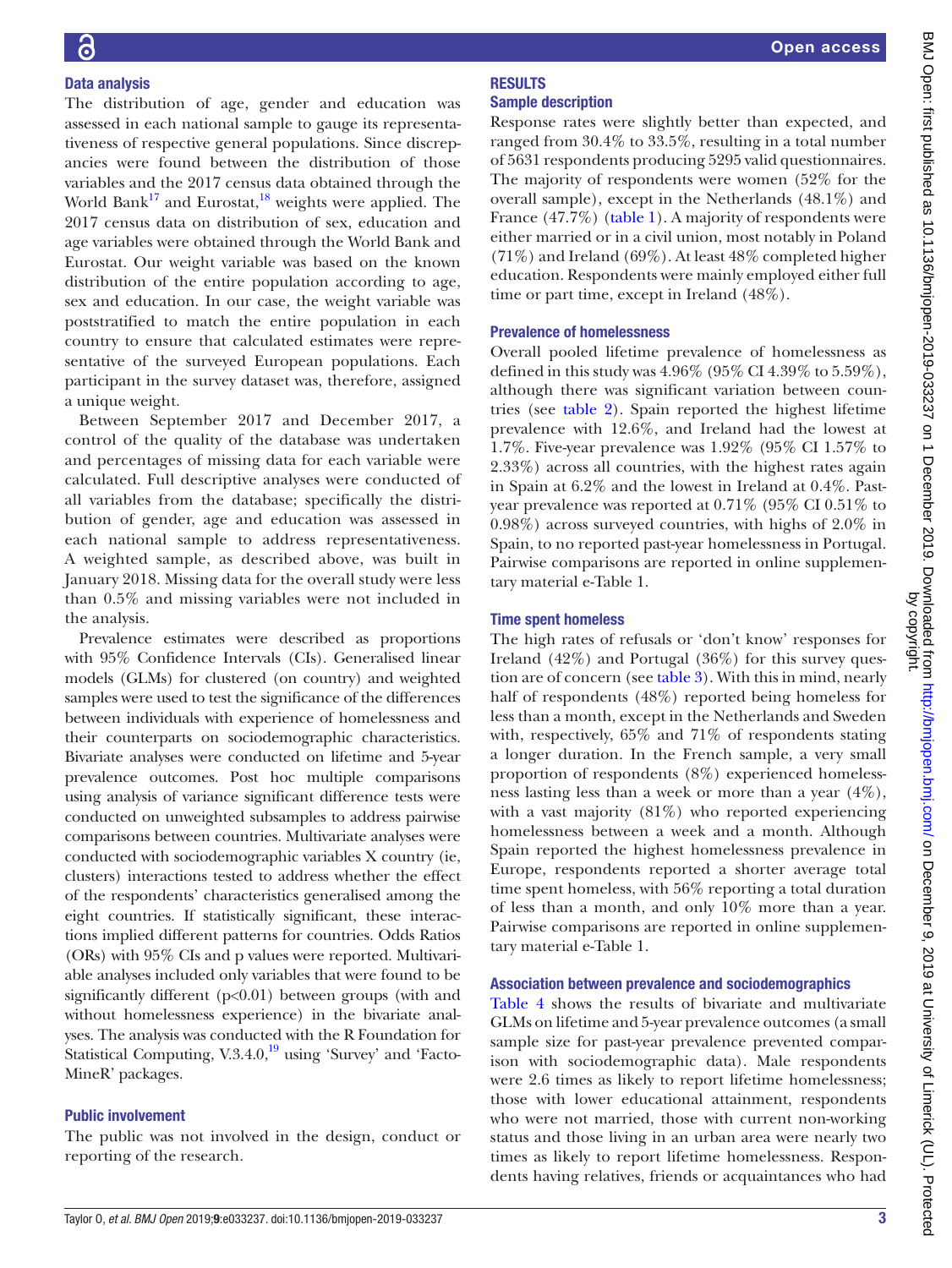| Response rates and sociodemographic characteristics of the unweighted study population<br>Table 1 |             |                                      |               |             |                   |            |            |            |            |
|---------------------------------------------------------------------------------------------------|-------------|--------------------------------------|---------------|-------------|-------------------|------------|------------|------------|------------|
|                                                                                                   |             | Countries (N)                        |               |             |                   |            |            |            |            |
|                                                                                                   | ₹           | 뚠                                    | $\subseteq$   | 느           | $\vec{z}$         | ᇍ          | 눕          | SΕ         | မှ         |
| (over 2500 each)<br>Eligibility                                                                   | 17633       | 2263                                 | 2261          | 2220        | 2154              | 2206       | 2311       | 2101       | 2117       |
| Complete interviews                                                                               | 5631        | 700                                  | <b>701</b>    | 713         | 701               | 708        | 703        | 703        | 702        |
| Response rate (%)                                                                                 | 31.9        | 30.9                                 | 31.0          | 32.1        | 32.5              | 32.1       | 30.4       | 33.5       | 33.2       |
| Valid questionnaires                                                                              | 5295        | 618                                  | 675           | 659         | 693               | 674        | 679        | 667        | 630        |
| <b>Characteristics</b>                                                                            | N(%         |                                      |               |             |                   |            |            |            |            |
| Gender                                                                                            |             |                                      |               |             |                   |            |            |            |            |
| Woman†                                                                                            | 2730 (51.6) | 7<br>295 (47                         | (52.1)<br>352 | 336 (51)    | 333 (48.1)        | 352 (52.2) | 376 (55.4) | 342 (51.3) | 344 (54.6) |
| Nationality                                                                                       |             |                                      |               |             |                   |            |            |            |            |
| Non-European‡                                                                                     | 105(2)      | 4(0.6)                               | 20(3)         | 33(5)       | (1.2)<br>$\infty$ | 1(0.1)     | 3(0.4)     | 15(2.2)    | 21(3.3)    |
| Age groups                                                                                        |             |                                      |               |             |                   |            |            |            |            |
| 18-24 years                                                                                       | 541 (10.2)  | 60 (9.7)                             | 75(11.1)      | 33(5)       | 90 (13)           | 62 (9.2)   | 46 (6.8)   | 85 (12.7)  | 90(14.3)   |
| 25.34 years                                                                                       | 792 (15)    | 93 (15)                              | 97(14.4)      | 101(15.3)   | 87 (12.6)         | 87 (12.9)  | 100 (14.7) | 83 (12.4)  | 144(22.9)  |
| 35.44 years                                                                                       | 988 (18.7)  | 125(20.2)                            | 76 (11.3)     | 148(22.5)   | 130 (18.8)        | 152 (22.6) | 170 (25)   | 98 (14.7)  | 89 (14.1)  |
| 45.54 years                                                                                       | 1032(19.5)  | $\widehat{\circ}$<br>121(19.         | 97(14.4)      | 156(23.7)   | 142 (20.5)        | 142(21.1)  | 149 (21.9) | 157(23.5)  | 68 (10.8)  |
| 55.64 years                                                                                       | 960 (18.1)  | $\triangleq$<br>89 (14.4)            | 116 (17.2)    | 130 (19.7)  | 134(19.3)         | 131(19.4)  | 107(15.8)  | 132(19.8)  | 121(19.2)  |
| 65.74 years                                                                                       | 648 (12.2)  | $\bigoplus$<br>83 (13.               | 34 (19.9)     | 60 (9.1)    | 70(10.1)          | 82 (12.2)  | 68 (10)    | 88 (13.2)  | 63 (10)    |
| $\ge$ 75 years                                                                                    | 334 (6.3)   | 47 (7.6)                             | 80 (11.9)     | 31(4.7)     | 40 (5.8)          | 18(2.7)    | 39 (5.7)   | 24 (3.6)   | 55 (8.7)   |
| Marital status                                                                                    |             |                                      |               |             |                   |            |            |            |            |
| Married                                                                                           | 2545 (48.1) | 6<br>282 (45.                        | 409 (60.6)    | 331 (50.2)  | 244 (35.2)        | 432 (64.1) | 323 (47.6) | 228 (34.2) | 296 (47)   |
| Civil union                                                                                       | 289(5.5)    | 39(6.3)                              | 59 (8.7)      | 33(5)       | 18(2.6)           | 47(7)      | 30 (4.4)   | 23(3.4)    | 40 (6.3)   |
| Widowed                                                                                           | 530 (10)    | 72(11.7)                             | 40 (5.9)      | 79 (12)     | 60 (8.7)          | 54 (8)     | 109 (16.1) | 54 (8.1)   | 62 (9.8)   |
| Separated/divorced                                                                                | 585 (11)    | $\bigoplus$<br>114(18)               | 40 (5.9)      | 35(5.3)     | 139 (20.1)        | 38 (5.6)   | 55 (8.1)   | 134 (20.1) | 30(4.8)    |
| Single                                                                                            | 1346 (25.4) | 111(18)                              | 127(18.8)     | 181(27.5)   | 232 (33.5)        | 103(15.3)  | 162(23.9)  | 228 (34.2) | 202 (32.1) |
| Educational attainment                                                                            |             |                                      |               |             |                   |            |            |            |            |
| Lower secondary                                                                                   | 529 (10)    | 42 (6.8)                             | 50 (7.4)      | (129(19.6)) | 32 (4.6)          | 21(3.1)    | 183 (27)   | 5(0.7)     | 67 (10.6)  |
| Upper secondary or vocational                                                                     | 2092 (39.5) | $\overline{\mathcal{N}}$<br>239 (38. | 241 (35.7)    | 238 (36.1)  | 324 (46.8)        | 340 (50.4) | 188 (27.6) | 312 (46.8) | 210(33.3)  |
| University degree                                                                                 | 2567 (48.5) | $\widehat{\infty}$<br>335 (54.       | 347 (51.4)    | 278 (42.2)  | 316 (45.6)        | 307 (45.5) | 302 (44.5) | 343 (51.4) | 339 (53.8) |
| <b>DK/R</b>                                                                                       | 107(2)      | 2(0.3)                               | 37(5.5)       | 14(2.1)     | 21(3)             | 6(0.9)     | 6(0.9)     | 7(1)       | 14(2.2)    |
| Employment status                                                                                 |             |                                      |               |             |                   |            |            |            |            |
| Full time                                                                                         | 2502 (47.3) | $\widehat{+}$<br>322 (52)            | 246 (36.4)    | 311(47.2)   | 293 (42.3)        | 355 (52.7) | 414 (61)   | 306 (45.9) | 255 (40.5) |
|                                                                                                   |             |                                      |               |             |                   |            |            |            | Continued  |

<span id="page-3-0"></span>by copyright.

 $\overline{\partial}$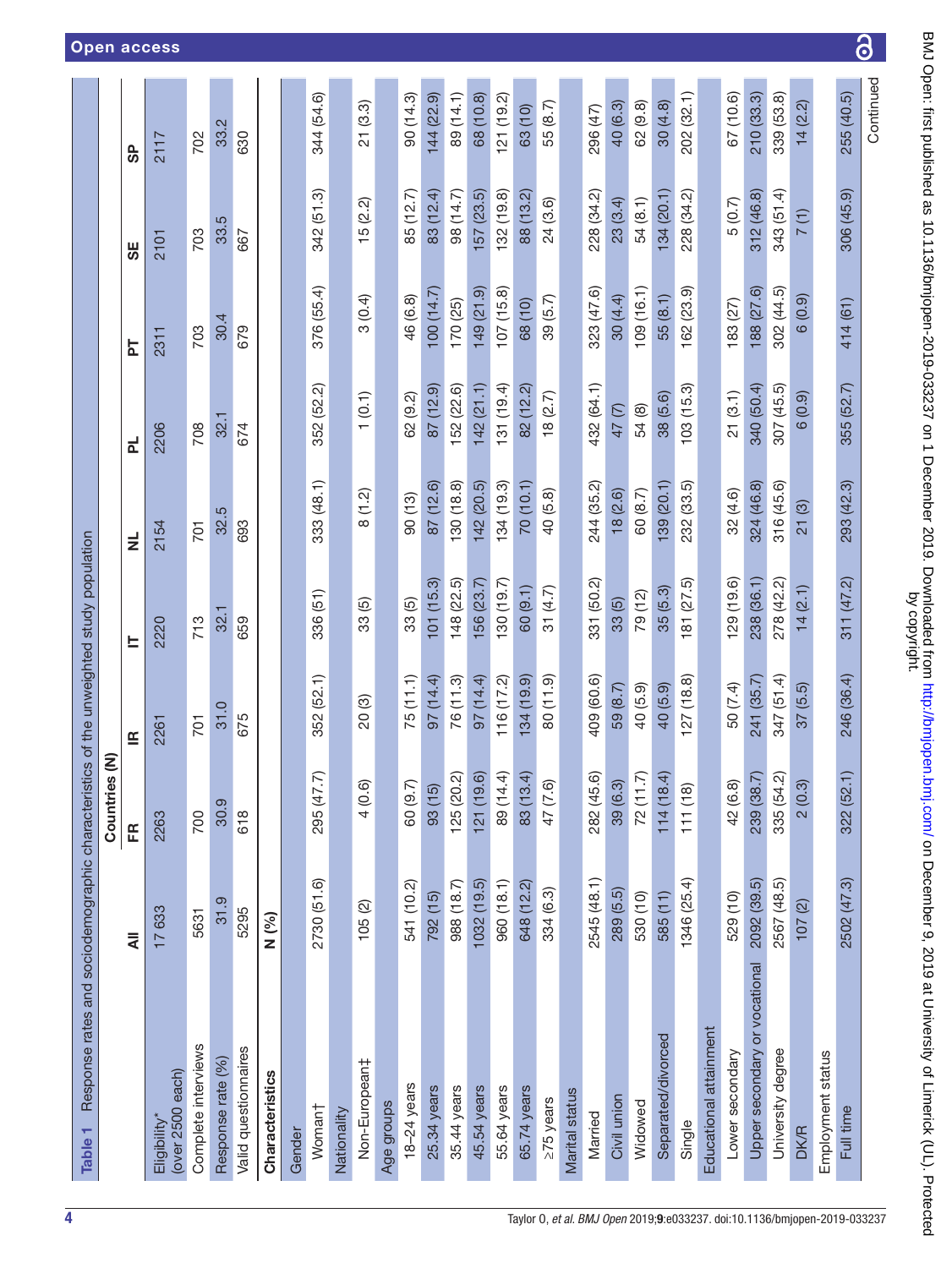6

| Table 1 Continued                                                                                                                                                                                                                                      |                 |                                              |            |            |            |            |            |            |            |
|--------------------------------------------------------------------------------------------------------------------------------------------------------------------------------------------------------------------------------------------------------|-----------------|----------------------------------------------|------------|------------|------------|------------|------------|------------|------------|
| Characteristics                                                                                                                                                                                                                                        | ତ<br> <br> <br> |                                              |            |            |            |            |            |            |            |
| Part time                                                                                                                                                                                                                                              | 682 (12.9)      | $\begin{pmatrix} 1 \\ 2 \end{pmatrix}$<br>89 | 83 (12.3)  | 71 (10.8)  | 127 (18.3) | 89 (13.2)  | 40 (5.9)   | 110(16.5)  | 94 (14.9)  |
| Unemployed                                                                                                                                                                                                                                             | 383 (7.2)       | බ<br>51                                      | 36 (5.3)   | 73(11.1)   | 34 (4.9)   | 26 (3.9)   | 56 (8.2)   | 32(4.8)    | 95(15.1)   |
| Retired                                                                                                                                                                                                                                                | 1084 (20.5)     | (22.8)<br>141                                | 234 (34.7) | 104(15.8)  | 117 (16.9) | 120 (17.8) | (7.7)      | 131(19.6)  | 117(18.6)  |
| Other                                                                                                                                                                                                                                                  | 576 (10.9)      | (9.1)<br>56                                  | 75(11.1)   | 66 (10)    | (08(15.6)  | 80 (11.9)  | 45 (6.6)   | 83 (12.4)  | 63 (10)    |
| <b>DK/R</b>                                                                                                                                                                                                                                            | 68 (1.3)        | ව<br>0                                       | 1(0.1)     | 34 (5.2)   | 14(2)      | 4(0.6)     | 4(0.6)     | 5(0.7)     | 6(1)       |
| Income per annum                                                                                                                                                                                                                                       |                 |                                              |            |            |            |            |            |            |            |
| < 30000                                                                                                                                                                                                                                                | 2375 (44.9)     | (45.5)<br>281                                | 106(15.7)  | 327 (49.6) | 300(43.3)  | 449 (66.6) | 435 (64.1) | 147 (22)   | 330 (52.4) |
| >630000                                                                                                                                                                                                                                                | 1408 (26.6)     | (43.2)<br>267                                | 136(20.1)  | 138 (20.9) | 176(25.4)  | 53 (7.9)   | 68 (10)    | 414 (62.1) | 156 (24.8) |
| <b>DK/R</b>                                                                                                                                                                                                                                            | 1512 (28.6)     | (11.3)<br>20                                 | 433 (64.1) | 194(29.4)  | 217(31.3)  | 172 (25.5) | 176 (25.9) | 106 (15.9) | 144 (22.9) |
| Living area                                                                                                                                                                                                                                            |                 |                                              |            |            |            |            |            |            |            |
| Rural                                                                                                                                                                                                                                                  | 951 (18)        | (24.4)<br>151                                | (27.9)     | 91(13.8)   | 157(22.7)  | 87 (12.9)  | 45 (6.6)   | 163 (24.4) | 69 (11)    |
| Semiurban                                                                                                                                                                                                                                              | 1358 (25.6)     | (25.9)<br>160                                | 215(31.9)  | 228 (34.6) | 180 (26)   | 110(16.3)  | 72 (10.6)  | 281 (42.1) | 112(17.8)  |
| Urban                                                                                                                                                                                                                                                  | 2898 (54.7)     | (49.2)<br>304                                | 250 (37)   | 334 (50.7) | 335 (48.3) | 458 (68)   | 558 (82.2) | 215 (32.2) | 444 (70.5) |
| <b>DK/R</b>                                                                                                                                                                                                                                            | 88 (1.7)        | (0.5)<br>က                                   | 22(3.3)    | 6 (0.9)    | 21(3)      | 19 (2.8)   | 4(0.6)     | 8 (1.2)    | 5(0.8)     |
| Flighte but not interviewed: included population sample who refused who rear who we unreached a popularm or eligible population sample included non-targeted population leg<br>The proportion of missing values for all variables in the table was <2% |                 |                                              |            |            |            |            |            |            |            |

**Tara** 

 $\mathcal{L}^{\text{max}}$ 

 $\mathbb{R}^n$ 

**Tara** 

 $\mathcal{L}^{\text{max}}$ 

 $\mathcal{O}(\mathbb{R}^d)$ 

P.

ູ<br>ຕູ \*Eligible but not interviewed: included population sample who refused, who were unreachable or with a language problem; not eligible population sample included non-targeted population (eg, 5 5. ℶ 5 5. 5) 5) Liigiure but not intervieweu. Illiciuded population sample wiro renaseu, wiro were unieachadie<br>aged under 18 or non-European citizens) or for whom telephone numbers were not in service. aged under 18 or non-European citizens) or for whom telephone numbers were not in service.

t<sup>T</sup>he proportion of 'Man' can be deduced †The proportion of 'Man' can be deduced

‡The proportion of 'European' answers can be deduced.<br>DK/R, don't know or refusal to answer; FR, France; IR, Ireland; IT, Italy; NL, Netherlands; PL, Poland; PT, Portugal; SE, Sweden; SP, Spain. DK/R, don't know or refusal to answer; FR, France; IR, Ireland; IT, Italy; NL, Netherlands; PL, Poland; PT, Portugal; SE, Sweden; SP, Spain. ‡The proportion of 'European' answers can be deduced.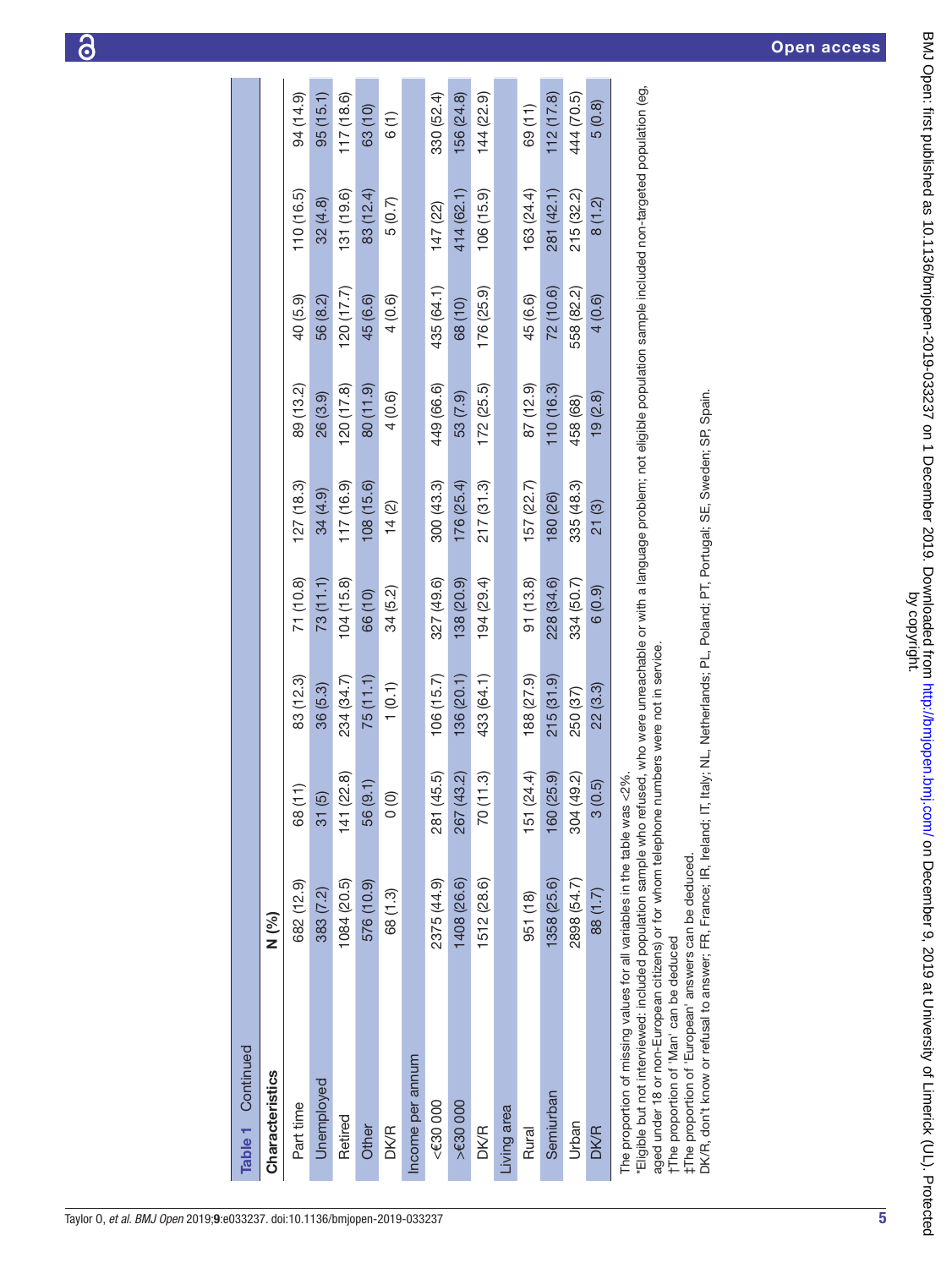|                       |                         | Table 2 Citizens' prevalence of homelessness over lifetime,                                                 |            |               |               | 5 years or past-year (weighted study population) |               |               |            |            |          |
|-----------------------|-------------------------|-------------------------------------------------------------------------------------------------------------|------------|---------------|---------------|--------------------------------------------------|---------------|---------------|------------|------------|----------|
|                       |                         |                                                                                                             | Countries  |               |               |                                                  |               |               |            |            |          |
|                       | Prevalence All (n (%))* | 95% CI                                                                                                      | FR (n(%))  | IR (n $(%)$ ) | IT (n $(%)$ ) | NL (n (%))                                       | PL (n (%))    | PT (n (%))    | SE (n (%)) | SP (n (%)) | P valuet |
| Lifetime prevalence‡  |                         |                                                                                                             |            |               |               |                                                  |               |               |            |            | $-0.001$ |
| Yes                   | 263 (4.96)              | 4.39 to 5.59                                                                                                | 12(1.9)    | 11(1.7)       | 35 (5.4)      | 31(4.5)                                          | 21(3.1)       | 31 (4.6)      | 42 (6.2)   | 80 (12.6)  |          |
| $\frac{1}{2}$         |                         | 5026 (94.86) 94.29 to 95.50                                                                                 | 611 (97.9) | 663 (98.2)    | 614 (94.1)    | 660 (95.2)                                       | 651 (96.9)    | 645 (95.4)    | 626 (93.6) | 555 (87.3) |          |
| <b>DK/R</b>           | 9(0.18)                 | 0.09 to 0.35                                                                                                | 1(0.1)     | 1(0.2)        | 3(0.5)        | 2(0.3)                                           | $\frac{1}{2}$ | $\frac{1}{2}$ | 1(0.2)     | 1(0.1)     |          |
| Five-year prevalences |                         |                                                                                                             |            |               |               |                                                  |               |               |            |            | $-0.001$ |
| Yes                   | 102 (1.92)              | 1.57 to 2.33                                                                                                | 7(1.0)     | 2(0.4)        | 15(2.3)       | 8(1.1)                                           | 5(0.7)        | 4(0.6)        | 21(3.1)    | 40 (6.2)   |          |
| $\frac{1}{2}$         | 5171 (97.60)            | 97.21 to 98.05                                                                                              | 617 (98.9) | 671 (99.2)    | 629 (96.5)    | 684 (98.6)                                       | 667 (99.2)    | 663 (98.1)    | 645 (96.4) | 595 (93.6) |          |
| <b>DK/R</b>           | 26 (0.49)               | 0.32 to 0.72                                                                                                | 1(0.1)     | 3(0.4)        | 7(1.1)        | 2(0.3)                                           | $\frac{1}{2}$ | 9(1.3)        | 3(0.5)     | 1(0.1)     |          |
| One-year prevalences  |                         |                                                                                                             |            |               |               |                                                  |               |               |            |            | 0.007    |
| Yes                   | 37(0.71)                | 0.51 to 0.98                                                                                                | 5(0.7)     | 2(0.4)        | 7(1.17)       | 1(0.2)                                           | 2(0.2)        | $\frac{1}{2}$ | 7(1.0)     | 13(2.0)    |          |
| $\frac{1}{2}$         | 5235 (98.81)            | 98.54 to 99.13                                                                                              | 618 (99.1) | 671 (99.2)    | 637 (97.7)    | 691 (99.5)                                       | 670 (99.7)    | 667 (98.7)    | 659 (98.5) | 622 (97.8) |          |
| <b>DK/R</b>           | 26 (0.49)               | 0.32 to 0.72                                                                                                | 0.5(0.1)   | 3(0.4)        | 7(1.1)        | 2(0.3)                                           | $\frac{1}{2}$ | 9(1.3)        | 3(0.5)     | 1(0.5)     |          |
|                       |                         | Satistically significant associations are reported in bold<br>*The sum may be over 5295 because of weights. |            |               |               |                                                  |               |               |            |            |          |

<span id="page-5-0"></span>fGLMs using a quasi-binomial distribution and based on a cluster and weighted design ('Survey' Package in R).

†GLMs using a quasi-binomial distribution and based on a cluster and weighted design ('Survey' Package in R).

SThe following question was used: 'When was it?' with the following answer categories: 1 'In the past 12 months'. 2 '1-2 years ago'. 3 '3-4 years ago'. 4 '4-5 years ago'. 5 'More than 5 years  $\S$ The following question was used: 'When was it?' with the following answer categories: 1 'In the past 12 months'. 2 '1–2 years ago'. 3 '3–4 years ago'. 4 '4–5 years ago'. 5 'More than 5 years FThe following question was used, after having defined homelessness as sleeping in the street, in a car or living in an emergency or temporary shelter: 'So, have you ever been homeless?'. ‡The following question was used, after having defined homelessness as sleeping in the street, in a car or living in an emergency or temporary shelter: 'So, have you ever been homeless?'.

ago'. 6 'DK'. 7 'R'. Responses were subsequently classified as either '1-year' or '5-year' prevalence.<br>DK/R, don't know or refusal to answer; FR, France;GLMs, generalised linear models; IR, Ireland; IT, Italy; NL, Netherla DK/R, don't know or refusal to answer; FR, France;GLMs, generalised linear models; IR, Ireland; IT, Italy; NL, Netherlands; PL, Poland; PT, Portugal; SE, Sweden; SP, Spain. ago'. 6 'DK'. 7 'R'. Responses were subsequently classified as either '1-year' or '5-year' prevalence.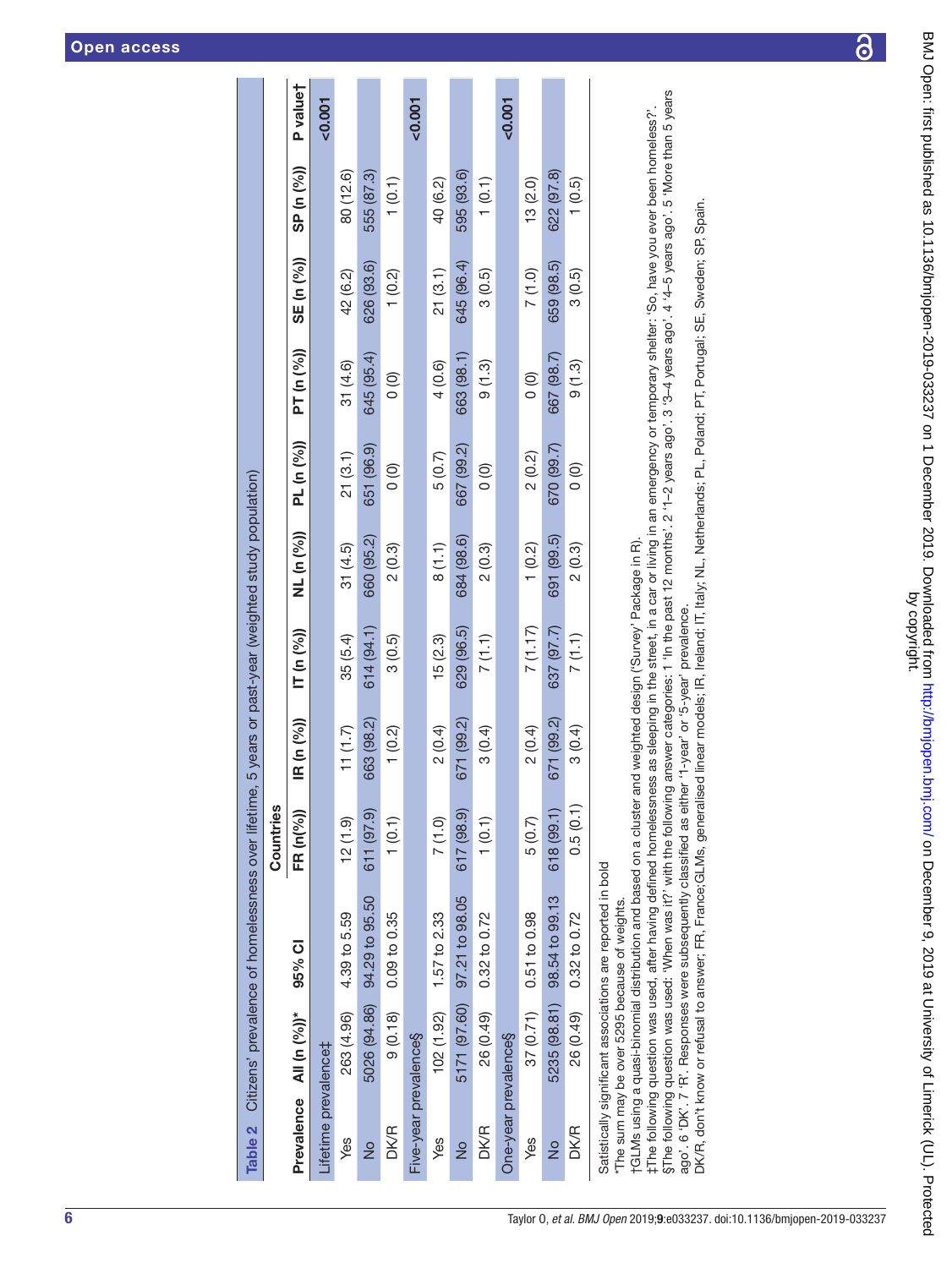<span id="page-6-0"></span>

| Time spent homeless (weighted study population)<br>Table 3 |                 |        |           |            |               |               |                        |       |       |         |
|------------------------------------------------------------|-----------------|--------|-----------|------------|---------------|---------------|------------------------|-------|-------|---------|
| Time spent homeless*                                       | All (n $(\%)$ ) | FR (%) | IR $(\%)$ | IT $(\% )$ | <b>NL</b> (%) | <b>PL (%)</b> | $PT$ (%) SE (%) SP (%) |       |       | P value |
| Periods                                                    |                 |        |           |            |               |               |                        |       |       | < 0.001 |
| Less than 1 week                                           | 55 (20.82)      | 8.34   | 35.65     | 12.29      | 9.73          | 34.90         | 30.57                  | 9.77  | 26.99 |         |
| Less than 1 month but more $72$ (27.24)<br>than a week     |                 | 81.34  | 2.90      | 45.71      | 23.31         | 26.56         | 14.48                  | 11.88 | 29.01 |         |
| Less than 1 year but more<br>than 1 month                  | 61 (23.25)      | 6.23   | 9.71      | 3.50       | 41.96         | 20.30         | 8.91                   | 39.12 | 27.20 |         |
| More than 1 year                                           | 47 (17.73)      | 4.09   | 9.49      | 29.34      | 22.88         | 18.24         | 10.10                  | 31.66 | 9.46  |         |
| DK/R                                                       | 29 (10.95)      | 0.00   | 42.25     | 9.16       | 2.12          | 0.00          | 35.94                  | 7.57  | 7.33  |         |

\*The following question was asked for respondents who reported homelessness 'How much time in total have you been homeless over your life?' with the following answer categories: 1 'Less than a week'. 2 'Less than a month'. 3 'Less than a year'. 4 'Less than 2 years'. 5 'Less than 4 years'. 6 'More than 4 years'. 7 'DK'. 8 'R'.

DK/R, don't know or refusal to answer; FR, France; IR, Ireland; IT, Italy; NL, Netherlands; PL, Poland; PT, Portugal; SE, Sweden; SP, Spain.

ever been homeless were four times as likely to report lifetime homelessness. Age 45–54 was also significantly associated with increased risk of homelessness. Theseanalyses were repeated to compare respondents with and without past five-year homelessness. Male respondents were 2 times as likely to report 5-yearhomelessness; respondents having relatives, friends, or acquaintances having everbeen homeless were 2.5 times as likely to report 5-year homelessness.

However, these relations cover significant variation between countries. Across all countries, the age group most likely to report experience of homelessness was 45–54 (see [table](#page-9-0) 5). However, in Ireland, Poland and Sweden, the age range with the highest prevalence was 25–34, with very low rates for the 45–54 category in Ireland. Among all countries, men were at a greater risk of experiencing homelessness than women, although in Sweden lifetime prevalence was almost equal between men and women. Although being single also correlated with greater homelessness prevalence, this pattern was reversed in both Ireland and Portugal. Across all countries, prevalence rates dropped along with increased levels of education. However, for France, the Netherlands, Poland, Portugal and Sweden, the most likely group to report homelessness had upper secondary education or vocational training. For Ireland the most at risk group had graduate or postgraduate education, with Sweden's figures also high for this category. No prevalence was reported in either Ireland or Sweden for those with only lower secondary education. Current working status also provided a good prediction of lifetime homelessness prevalence, with those being unemployed (when interviewed) at greater risk. However, data for the Netherlands and Portugal ran counter to this trend, with higher reported prevalence alongside those reporting a working status at the time of interview.

### **DISCUSSION**

This survey provides one of the first attempts to quantify homelessness prevalence across several European

countries, in contrast to existing PIT counts and homeless service use statistics. The results provide a series of important insights about the extent and nature of homelessness prevalence in Europe. The most immediate and evident conclusion that can be drawn from this survey is that homelessness has a far greater impact in the surveyed countries than might be implied by existing measures. For example, existing official data puts Spain and Ireland among the lowest levels of reported homeless at any one point in time, at 0.05% of the population, with figures across other European counties ranging from 0.1% to  $0.3\%$ .<sup>20</sup> Our results present a stark contrast, with homelessness prevalence close to 5% across the surveyed countries, and the highest rates of homelessness prevalence in Spain at 12.5%, 6% and 2% for lifetime, 5-year and past-year prevalence, respectively. Based on our estimates extrapolated across all of Europe, lifetime prevalence of homelessness would encompass 37 million individuals. Similarly, extrapolating past-year prevalence estimates across Europe, our survey suggests that nearly 5.3 million individuals experienced homelessness, far surpassing previous estimates.<sup>[3](#page-12-2)</sup> As our survey data will almost certainly exclude currently homeless people, the real difference in figures will be much larger.

These results highlight the importance of prevalence studies in comparison to existing methods (PIT and service-user estimates) in order to more effectively assess the extent of homelessness in Europe. The large discrepancies between our prevalence data and official figures relate to at least two issues—first the sampling process itself, using representative phone-based surveys rather than street or shelter counts and other outreach methods. The latter methods are well known to underestimate the number of people experiencing homeless as they will inevitably miss a proportion of the population. Second, prevalence counts assess the number of people experiencing homelessness over time rather than in a single night (or week or month), and therefore, provide a much better estimate of the transient portion of people experiencing homelessness.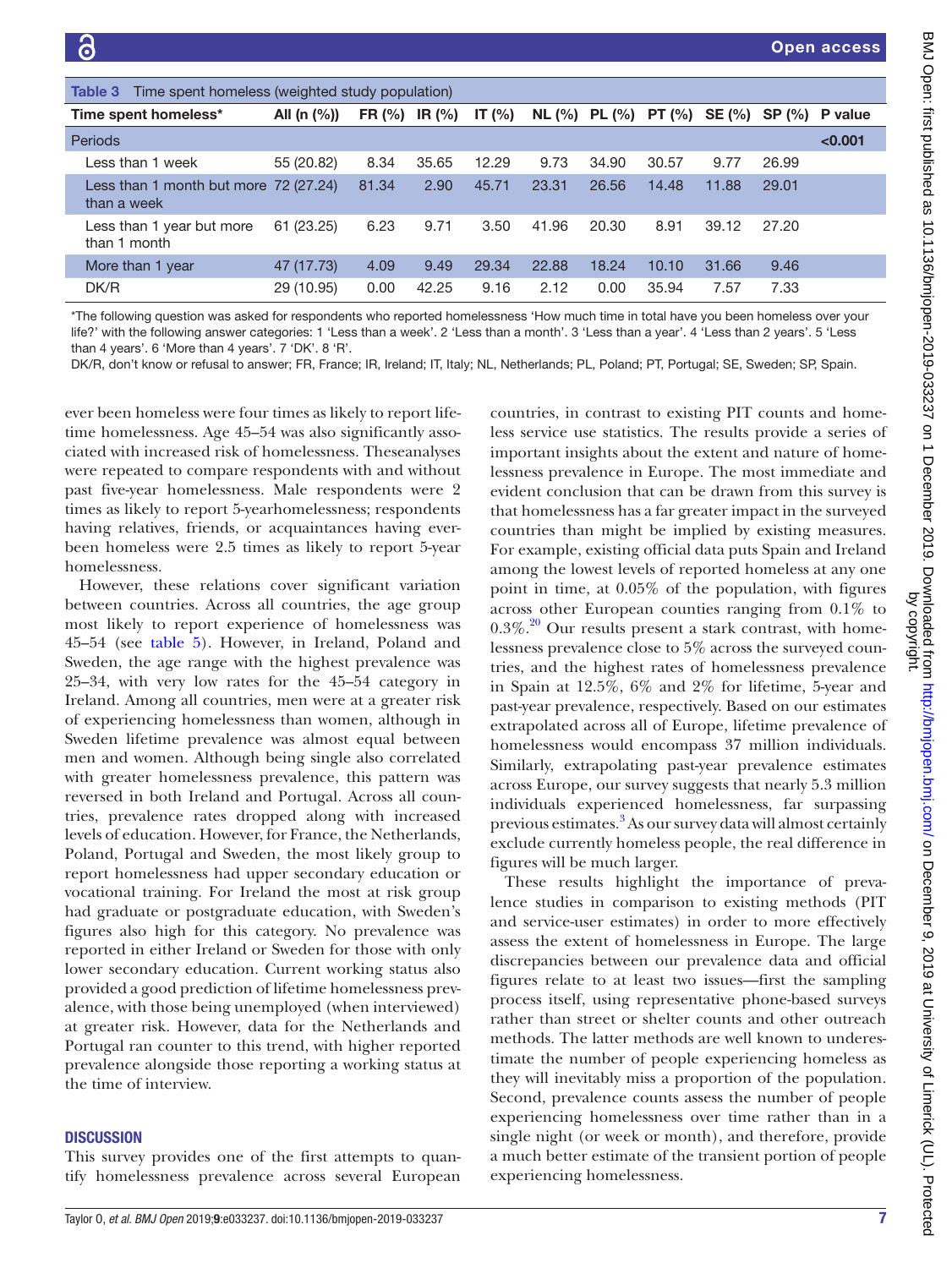<span id="page-7-0"></span>

| Citizens' prevalence of Homelessness according to<br>sociodemographic effect<br>Table 4 |                         |                      |                              | sociodemographic characteristics (weighted study population): univariate and multivariate results for each |                    |                                   |                              |                                                                   |
|-----------------------------------------------------------------------------------------|-------------------------|----------------------|------------------------------|------------------------------------------------------------------------------------------------------------|--------------------|-----------------------------------|------------------------------|-------------------------------------------------------------------|
|                                                                                         | lifetime<br>'No' to     | lifetime<br>'Yes' to | <b>Bivariate</b><br>analysis | Multivariate analysis                                                                                      | 5 years<br>'No' to | 'Yes' to                          | <b>Bivariate</b><br>analysis | Multivariate analysis                                             |
| Prevalence                                                                              | $n=4713$<br><b>HMLN</b> | $n = 239$<br>HMLN    | P value‡                     | Adjusted OR (95% CI)                                                                                       | $n = 4848$<br>HMLN | HMLN <sub>n=89</sub> +<br>5 years | P value‡                     | $\widehat{\sigma}$<br>Adjusted OR (95%                            |
| Age                                                                                     |                         |                      |                              |                                                                                                            |                    |                                   |                              |                                                                   |
| $18 - 24$ years                                                                         | 4.8                     | 95.2                 | $-0.001*$                    | 0.4(0.1 to 1.2)                                                                                            | 3.7                | 96.3                              | $0.001*$                     | $1.3(0.5)$ to $3.7$                                               |
| 25-34 years                                                                             | 4.3                     | 95.7                 | $-0.001*$                    | 0.6(0.2 to 1.5)                                                                                            | 2.0                | 98.0                              | $0.001*$                     | 0.9(0.4 to 1.7)                                                   |
| 35-44 years                                                                             | 5.7                     | 94.3                 | $-0.001*$                    | 0.7(0.3 to 1.7)                                                                                            | 2.7                | 97.3                              | $0.001*$                     | $2.\overline{3}$<br>0.9(0.4 to                                    |
| 45-54 years                                                                             | 9.0                     | 91.0                 | Ref                          | Ref                                                                                                        | 3.2                | 96.8                              | Ref                          | Ref                                                               |
| 55-64 years                                                                             | 5.4                     | 94.6                 | $0.001*$                     | 0.7(0.3 to 1.5)                                                                                            | 1.4                | 98.6                              | $0.001*$                     | 0.5(0.2 to 1.6)                                                   |
| 65-74 years                                                                             | 2.9                     | $-57.1$              | $-0.001*$                    | 0.3(0.2 to 0.6)                                                                                            | 0.3                | 99.7                              | $0.001*$                     | 0.1(0.01 to 1.1)                                                  |
| 75 years or more                                                                        | 1.5                     | 98.5                 | $-0.001*$                    | 0.06 (0.01 to 0.3)                                                                                         | $0.\overline{6}$   | 99.4                              | $0.001*$                     | $\frac{7.210^{8}}{1}$ (2.3.10 <sup>8</sup> to 2.3.10 <sup>7</sup> |
| Sex                                                                                     |                         |                      |                              |                                                                                                            |                    |                                   |                              |                                                                   |
| Man                                                                                     | 6.9                     | 93.1                 | 0.001                        | 2.6 (2.0 to 3.3)                                                                                           | 2.6                | 97.4                              | 0.001                        | (5, 5)<br>1.9(1.5 to                                              |
| Woman                                                                                   | 3.2                     | 96.8                 | Ref                          | Ref                                                                                                        | 1.3                | 98.7                              | Ref                          | Ref                                                               |
| Nationality                                                                             |                         |                      |                              |                                                                                                            |                    |                                   |                              |                                                                   |
| European                                                                                | 4.8                     | 95.2                 | Ref                          | Ref                                                                                                        | <u>ာ</u>           | 98.1                              | Ref                          | Ref                                                               |
| Non-European                                                                            | 10.2                    | 89.8                 | 0.001                        | 0.5(0.2 to 1.1)                                                                                            | 4.9                | 95.1                              | 0.007                        | 0.7(0.3 to 1.4)                                                   |
| Educational attainment                                                                  |                         |                      |                              |                                                                                                            |                    |                                   |                              |                                                                   |
| Lower secondary                                                                         | $\overline{7.1}$        | 92.9                 | $-0.001*$                    | 1.8(1.0 to 3.5)                                                                                            | $2.\overline{3}$   | 97.7                              | $0.001*$                     | 0.8(0.2 to 3.8)                                                   |
| Upper secondary or<br>vocational                                                        | 4.8                     | 95.2                 | $-0.001*$                    | 1.7(1.2 to 2.5)                                                                                            | 1.8                | 98.2                              | $0.001*$                     | $1.1(0.5)$ to 2.2)                                                |
| University degree                                                                       | 3.3                     | 96.7                 | Ref                          | Ref                                                                                                        | 1.6                | 98.4                              | Ref                          | Ref                                                               |
| Marital status                                                                          |                         |                      |                              |                                                                                                            |                    |                                   |                              |                                                                   |
| Single/divorced/widowed                                                                 | 6.7                     | 93.3                 | $-0.001*$                    | 2.1(1.3 to 3.1)                                                                                            | 2.4                | 97.6                              | $0.001*$                     | $2.0(0.7)$ to $5.7$                                               |
| Married/civil§                                                                          | 3.7                     | 96.3                 | Ref                          | Ref                                                                                                        | 1.6                | 98.4                              | Ref                          | Ref                                                               |
| Working status                                                                          |                         |                      |                              |                                                                                                            |                    |                                   |                              |                                                                   |
| <b>Employed</b>                                                                         | 4.3                     | 95.7                 | Ref                          | Ref                                                                                                        | 7.7                | 98.3                              | Ref                          | Ref                                                               |
| Unemployed**                                                                            | 5.5                     | 94.5                 | $-0.001*$                    | 2.8<br>1.7(1.0 to                                                                                          | 2.0                | 98.0                              | $-0.001*$                    | $1.1$ (0.2 to $7.1$ )                                             |
| Living area                                                                             |                         |                      |                              |                                                                                                            |                    |                                   |                              |                                                                   |
| Rural                                                                                   | 2.7                     | 97.3                 | Ref                          | Ref                                                                                                        | 0.9                | <b>99.1</b>                       | Ref                          | Ref                                                               |
| Semiurban                                                                               | 3.9                     | 96.1                 | $001*$<br>$\frac{1}{2}$      | 1.2(0.6 to 2.5)                                                                                            | 1.5                | 98.5                              | $0.001*$                     | 3.2<br>0.9(0.2 to                                                 |
|                                                                                         |                         |                      |                              |                                                                                                            |                    |                                   |                              | Continued                                                         |

 $\overline{\partial}$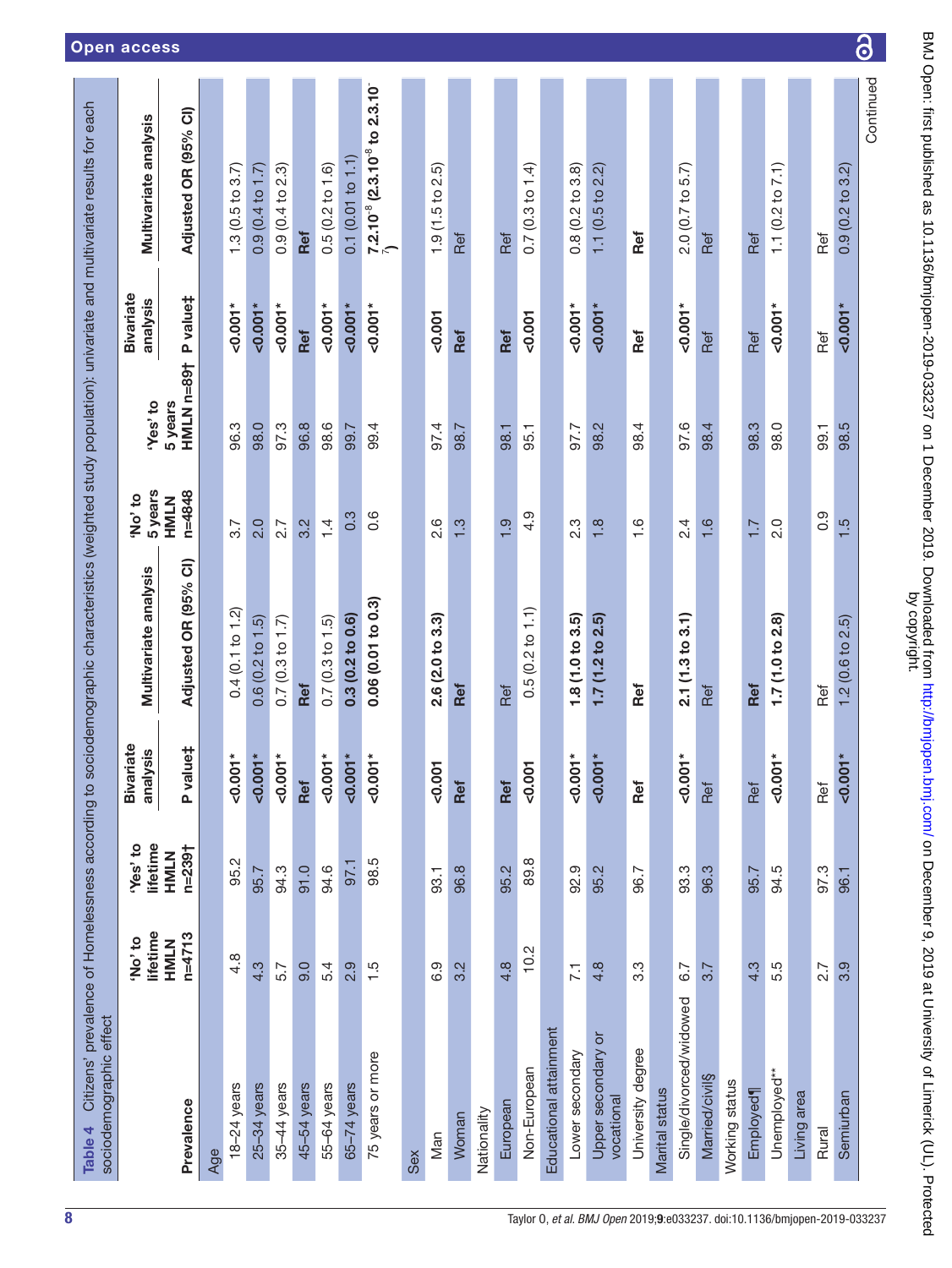|                                                                                                                                   | lifetime<br>'No' to | lifetime<br>'Yes' to | <b>Bivariate</b><br>analysis | Multivariate analysis                                                                                                                                                                       | 5 years<br>o <sub>1</sub> oN | 'Yes' to                       | <b>Bivariate</b><br>analysis | Multivariate analysis        |
|-----------------------------------------------------------------------------------------------------------------------------------|---------------------|----------------------|------------------------------|---------------------------------------------------------------------------------------------------------------------------------------------------------------------------------------------|------------------------------|--------------------------------|------------------------------|------------------------------|
| Prevalence                                                                                                                        | $n = 4713$<br>HMLN  | $n = 239$<br>HMLN    | P value‡                     | Adjusted OR (95% CI)                                                                                                                                                                        | $n = 4848$<br>HMLN           | HMLN n=89+ P valuet<br>5 years |                              | Adjusted OR (95% CI)         |
| Urban                                                                                                                             | ვ<br>ნ              | 93.7                 | $-0.001*$                    | 1.7 $(1.1$ to 2.6)                                                                                                                                                                          | $2\cdot$                     | 97.6                           | $0.001*$                     | 1.6 $(0.2 \text{ to } 12.5)$ |
| Relatives or relationship ever been homeless                                                                                      |                     |                      |                              |                                                                                                                                                                                             |                              |                                |                              |                              |
| Yes                                                                                                                               | 14.8                | 85.2                 | $-0.001$                     | 4.0(2.5 to 6.6)                                                                                                                                                                             | 5.0                          | 95.0                           | $-0.001$                     | 2.5(1.3 to 4.5)              |
| $\frac{1}{2}$                                                                                                                     | 3.6                 | 96.4                 | Ref                          | Ref                                                                                                                                                                                         | 1.5                          | 98.5                           | Ref                          | Ref                          |
| Country                                                                                                                           |                     |                      |                              |                                                                                                                                                                                             |                              |                                |                              |                              |
| ER                                                                                                                                | $\frac{0}{1}$       | 98.1                 | Ref                          | Ref                                                                                                                                                                                         | $\overline{1}$ .0            | 99.0                           | Ref                          | Ref                          |
| $\mathbf{r}$                                                                                                                      | $\overline{1}$ .    | 98.3                 | $-0.001*$                    | 0.7(0.6 to 0.8)                                                                                                                                                                             | $\sigma$                     | 99.6                           | $-0.001*$                    | 0.09(0.08 to 0.11)           |
| 느                                                                                                                                 | 5.4                 | 94.6                 | $-0.001*$                    | 2.3 (1.9 to 2.9)                                                                                                                                                                            | $\frac{4}{2}$                | 97.6                           | $0.001*$                     | 2.4(2.0 to 2.9)              |
| ž                                                                                                                                 | 4.5                 | 95.5                 | $-0.001*$                    | 2.1 (1.9 to 2.2)                                                                                                                                                                            | H                            | 98.9                           | $-0.001*$                    | $1(0.8 \text{ to } 1.2)$     |
| 군                                                                                                                                 | $\overline{3}$ .    | 96.9                 | $-0.001*$                    | 1.1(0.9 to 1.2)                                                                                                                                                                             | $0.\overline{8}$             | 99.2                           | $0.001*$                     | 0.17(0.15 to 0.19)           |
| 눕                                                                                                                                 | 4.6                 | 95.4                 | $-0.001*$                    | 2.2(1.9 to 2.5)                                                                                                                                                                             | o.o                          | 99.4                           | $0.001*$                     | 0.5(0.4 to 0.6)              |
| 58                                                                                                                                | 6.2                 | 93.8                 | $50.001*$                    | 2.4 (2.1 to 2.9)                                                                                                                                                                            | 31                           | 96.9                           | $0.001*$                     | 2.5 (2.3 to 2.6)             |
| မှ                                                                                                                                | 12.6                | 87.4                 | $-0.001*$                    | 5.0(4.5 to 5.6)                                                                                                                                                                             | Ο.<br>Θ                      | 93.7                           | $0.001*$                     | 4.4 (3.6 to 5.4)             |
| "Country x sociodemographic variable interaction being significant.<br>Satistically significant associations are reported in bold |                     |                      |                              | TThis smaller sample size than overall prevalence is due to missing values for some of the sociodernographic variables (mainly working status). This smaller sample size was considered for |                              |                                |                              |                              |

isidered for the †This smaller sample size than overall prevalence is due to missing values for some of the sociodemographic variables (mainly working status). This smaller sample size was considered for the multivariate analysis. For bivariate analysis, the sample size was dependent on the absence of missing data. multivariate analysis. For bivariate analysis, the sample size was dependent on the absence of missing data.

‡GLMs using a quasi-binomial distribution, adjusting for clusters (ie, countries) and country x sociodemographic variable interaction. ‡GLMs using a quasi-binomial distribution, adjusting for clusters (ie, countries) and country x sociodemographic variable interaction.

§Marital status: married or in civil union. §Marital status: married or in civil union.

**IEmployed status: full time or part time.** ¶Employed status: full time or part time.

\*\*Unemployed status: included retired status and other non-working status. \*\*Unemployed status: included retired status and other non-working status.

.FR, France;GLM, generalised linear model; HMLN, homelessness; IR, Ireland; IT, Italy; NL, Netherlands; PL, Poland; PT, Portugal; SE, Sweden; SP, Spain. .FR, France;GLM, generalised linear model; HMLN, homelessness; IR, Ireland; IT, Italy; NL, Netherlands; PL, Poland; PT, Portugal; SE, Sweden; SP, Spain.

6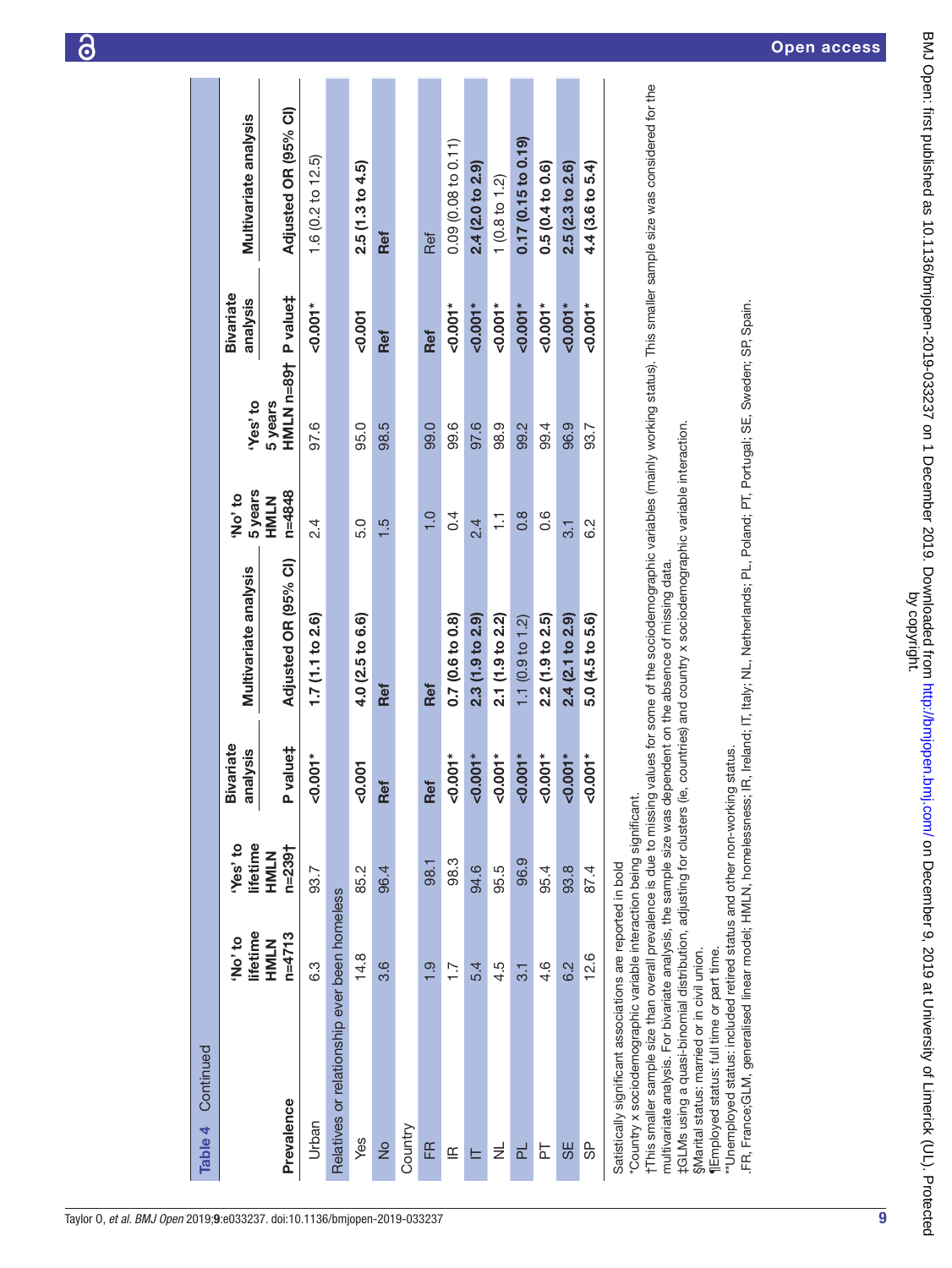<span id="page-9-0"></span>

| <b>Characteristics</b>        | FR (%)         | IR $(%)$       | IT $(\% )$          | NL(%)       | PL(%)       | PT $(%)$ | SE (%)         | SP (%) |
|-------------------------------|----------------|----------------|---------------------|-------------|-------------|----------|----------------|--------|
| Age                           |                |                |                     |             |             |          |                |        |
| $18 - 24$ years               | 1.2            | 0.3            | 2.4                 | $\mathbf 0$ | $\mathbf 0$ | 0.9      | 2.2            | 1.7    |
| $25 - 34$ years               | 0.4            | 1.2            | 0.4                 | 1.6         | 2.3         | 0.7      | 3.3            | 2.1    |
| $35-44$ years                 | 0.4            | 1.1            | 2.9                 | 1.7         | 1.8         | 4.1      | 2.5            | 4.0    |
| 45-54 years                   | 1.5            | 0.3            | 2.8                 | 3.9         | 1.8         | 1.6      | 3.0            | 16.8   |
| 55-64 years                   | 0              | 0.6            | 3.1                 | 3.6         | 2.0         | 2.3      | 2.6            | 2.3    |
| $65 - 74$ years               | 0.4            | 0.8            | 1.7                 | 1.1         | $\mathbf 0$ | 1.0      | 0.7            | 2.6    |
| 75 years or more              | 0.7            | $\mathsf 0$    | $\mathsf{O}\xspace$ | 0           | $\mathsf 0$ | 1.3      | 1.4            | 0.9    |
| <b>Sex</b>                    |                |                |                     |             |             |          |                |        |
| Man                           | 3.3            | 3.5            | 10.1                | 7.5         | 5.2         | 8.2      | 8.0            | 21.2   |
| Woman                         | 1.3            | 0.8            | 3.3                 | 4.3         | 2.6         | 3.6      | 7.7            | 9.1    |
| <b>Educational attainment</b> |                |                |                     |             |             |          |                |        |
| Lower secondary               | 0.6            | $\overline{0}$ | 7.6                 | 3.3         | 1.7         | 4.0      | $\overline{0}$ | 20.2   |
| Upper secondary or vocational | 3.7            | 1.0            | 4.6                 | 7.0         | 5.6         | 5.6      | 9.3            | 4.8    |
| University degree             | 0.4            | 2.4            | 1.6                 | 2.1         | 0.8         | 2.6      | 5.6            | 5.2    |
| Marital status                |                |                |                     |             |             |          |                |        |
| Single/divorced/widowed       | 3.3            | 1.1            | 8.4                 | 7.8         | 4.4         | 4.6      | 9.1            | 19.3   |
| Married/civil*                | 1.3            | 3.1            | 4.9                 | 4.1         | 3.5         | 7.2      | 6.6            | 11.0   |
| Working status                |                |                |                     |             |             |          |                |        |
| Employed†                     | 1.0            | 2.6            | 7.0                 | 7.5         | 4.3         | 8.2      | 6.2            | 6.8    |
| Unemployed‡                   | 3.7            | 1.8            | 6.0                 | 4.8         | 3.7         | 3.9      | 8.5            | 24.0   |
| Living area                   |                |                |                     |             |             |          |                |        |
| Rural                         | $\overline{0}$ | 0.4            | 0.9                 | 2.7         | 0.4         | 0.5      | 4.0            | 2.1    |
| Semiurban                     | 0.4            | 2.7            | 2.4                 | 2.1         | 2.2         | 1.9      | 5.7            | 2.5    |
| Urban                         | 4.3            | 1.3            | 10.0                | 6.8         | 4.2         | 9.7      | 6.3            | 2.6    |

In bold: the higher proportion in each country [table 4](#page-7-0)

\*Marital status: married or in civil union.

†Employed status: full time or part time.

‡Unemployed status: included retired status and other non-working status.

FR, France; IR, Ireland; IT, Italy; NL, Netherlands; PL, Poland; PT, Portugal; SE, Sweden; SP, Spain.

The results from this survey align with attempts to quantify homelessness prevalence in other countries that have recorded much higher figures than those produced by existing measures.<sup>9 10 21 22</sup> The average across our surveyed countries is less than recent studies for the USA, which recorded 4.2% lifetime prevalence of homelessness lasting at least 1 month,<sup>10</sup> and estimates from Toro *et al* of  $6.1\%$ for lifetime homelessness as measured in our survey. Our estimates are also similar to limited prior European data available. With an earlier community telephone survey (2001–2005), Toro *et al* found prevalence rates of 4.0% for Italy, $\frac{11}{11}$  with our figure of 5.4% perhaps accounting for the recorded rise in homelessness in Italy over the past decade. However, as mentioned, existing European data are scarce and the data collection of Toro *et al* was spread over a significant time period, which makes comparable figures hard to find.

The rate of longer experiences of homelessness reported in Poland, Italy, the Netherlands and Sweden is particularly striking. However, if we account for lifetime prevalence rates as proportions of their populations (Eurostat, 2017) exposed to experiences of homelessness lasting more than a year, Sweden, Italy and Spain have the highest rates with approximately 1.9%, 1.6% and 1.2%, respectively, with the Netherlands around 1% and Poland at 0.6%. For Italy this is particularly concerning, as with the largest population among these countries, 1.6% amounts to around 960 000 people having experienced homelessness lasting more than a year (with approximately 560 000 in Spain and 190 000 in Sweden). Bearing this in mind, our data on time spent homeless otherwise support existing estimates of homelessness duration in Italy, which reported 40% of people experiencing homelessness as having been in the streets for more than 4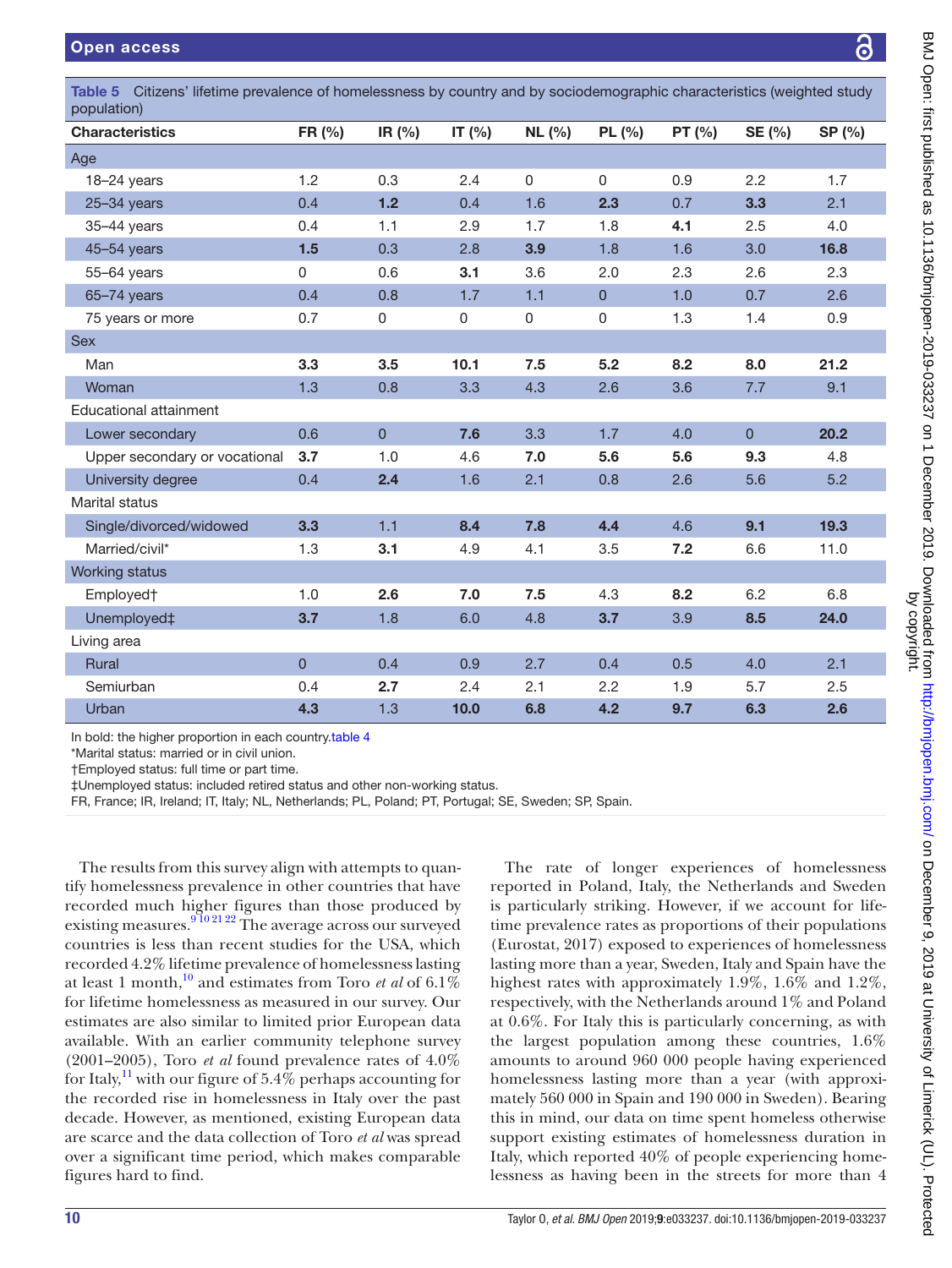years,<sup>23</sup> and in Poland where almost a quarter of homeless people are reported to have remained homeless for more than 10 years. $^{24}$  It is notable that these results appear to cut across certain aspects of homelessness policy, as Poland and Italy have only recently begun to formulate national approaches to homelessness, Spain introduced a national strategy in 2015, and Sweden and the Netherlands have had national strategies in place since 2007 and 2006, respectively. It is certain that the different policy contexts between the different countries in this study will have an effect on the prevalence rates, however, to date the variations and definitions in approach between European states put such an analyses beyond the scope of this study. These connections certainly warrant further research.

At the aggregate level, most of our results confirm previous data on the sociodemographic profile of people at risk of homelessness; namely that higher prevalence rates are found among single men with lower education levels and that prevalence is higher in urban areas.<sup>10</sup> This does run counter to the first attempts to measure prevalence in the USA using similar methods that found only modest trends for age, gender, marital status and commu-nity size.<sup>[9](#page-12-6)</sup> However, our aggregate data cover a wide degree of variance between the eight European countries, which reveals the experience of homelessness to be a much more varied phenomenon than might be insinuated from previous data, subjective views on national characteristics, or the pooled statistics from this survey.

The relationship between age and homelessness prevalence in our survey is worth noting, although our results for lifetime prevalence do not tell us when someone first experienced homelessness, whether this was a one-off experience, or the frequency and duration any recurrence of homelessness. Despite these limitations, it is possible to discern some pattern to the varying experiences of homelessness. Some surveyed countries (Spain, Portugal and Italy) have very wide experiences of homelessness by age group, whereas for others it is far less dispersed (particularly Poland). Figures for France imply two clusters; much younger people and those in the 45–54 age group. From our data, it is impossible to say whether or not this is a recent phenomenon, possibly linked to the ongoing effects of the latest financial crisis, but it does seem likely that a significant proportion of overall homelessness experience occurs at a younger age. Such higher youth rates could reinforce the relationship between unemployment and homelessness prevalence, considering youth unemployment rates across Europe.<sup>[25](#page-12-20)</sup> However, recent European data also suggest increasing labour market participation between the ages of  $15-24$ .<sup>26</sup> The charity Shelter in the UK has noted record rates of in-work homelessness in England, $27$  therefore, it is likely that homelessness prevalence among younger people would also include employed people. Rising rental prices and decreasing real wages are likely to increase the risk of working homelessness for all age groups.<sup>[28](#page-12-23)</sup>

There are other notable exceptions to the general sociodemographic profile that caution against linking homelessness to particular demographics and characteristics. Experience of homelessness by education level reveals that homelessness prevalence ranged from about 1.5 to 2 times greater in the lower education group than in the rest of the population. Nonetheless, Sweden and Ireland stand out as having no reported homelessness alongside only high school education. When coupled with the prevalence of homelessness among the currently employed, our survey results suggest exercising caution in describing homelessness simply as an expression of socially disadvantaged groups in terms of education and employment.

The variance between countries, along with prior US studies like that of Link *et al* that found differing indicators, suggests that it would be valuable to explore demographic variables further with quantitative and qualitative work. It is likely that the prevalence rates reported here cover a wide range of causal experiences (pathways into and out of homelessness) that vary with general economic forces, gender,<sup>29</sup> sexual orientation or non-binary identities $30$  and other forms of exposure to discrimination.<sup>[31](#page-12-26)</sup>

# Strengths and weaknesses of study

The major strengths of this study have been discussed above. In addition to these, we can stress that this study included a large sample of adult European citizens, used a relevant probability-weighted approach to ensure the representativeness of the sample, and included an extremely low rate of missing data. All of these strengths provide a strong basis to obtain reliable conclusions. However, the study has some limitations. First, the survey method employed excluded those without a landline or mobile phone. It is certain that the selection bias in this instance will result in an underestimation of homelessness prevalence, as it almost certainly excludes people who are currently homeless, and the demographic living in housing without a landline or mobile phone will tend to represent the poorest section of society. Additionally, in this study, we were not able to collect relative percentages of mobile phone or landline responses, in part due to the repeated call back procedure and respondents' requests to receive a call on a different line leading to mixed data. We are, therefore, not able to report the relative proportions of responses by landline and mobile phone.

It is possible that the stigma of homelessness may have led some respondents to feel reluctant to report homelessness, although the anonymity of the telephone survey procedure is likely to minimise this effect.<sup>32</sup> In addition, as part of a broader project examining long-term homelessness, the prevalence questions in our survey focused on literal homelessness, as it was necessary to keep the interview as concise as possible. This does, however, restrict the scope of this study to the most visible forms of homelessness. It is also possible that the phrasing of our definition of homelessness referring to sleeping in the street or in a car will create a bias towards urban forms of homelessness. However, we hope this will be mitigated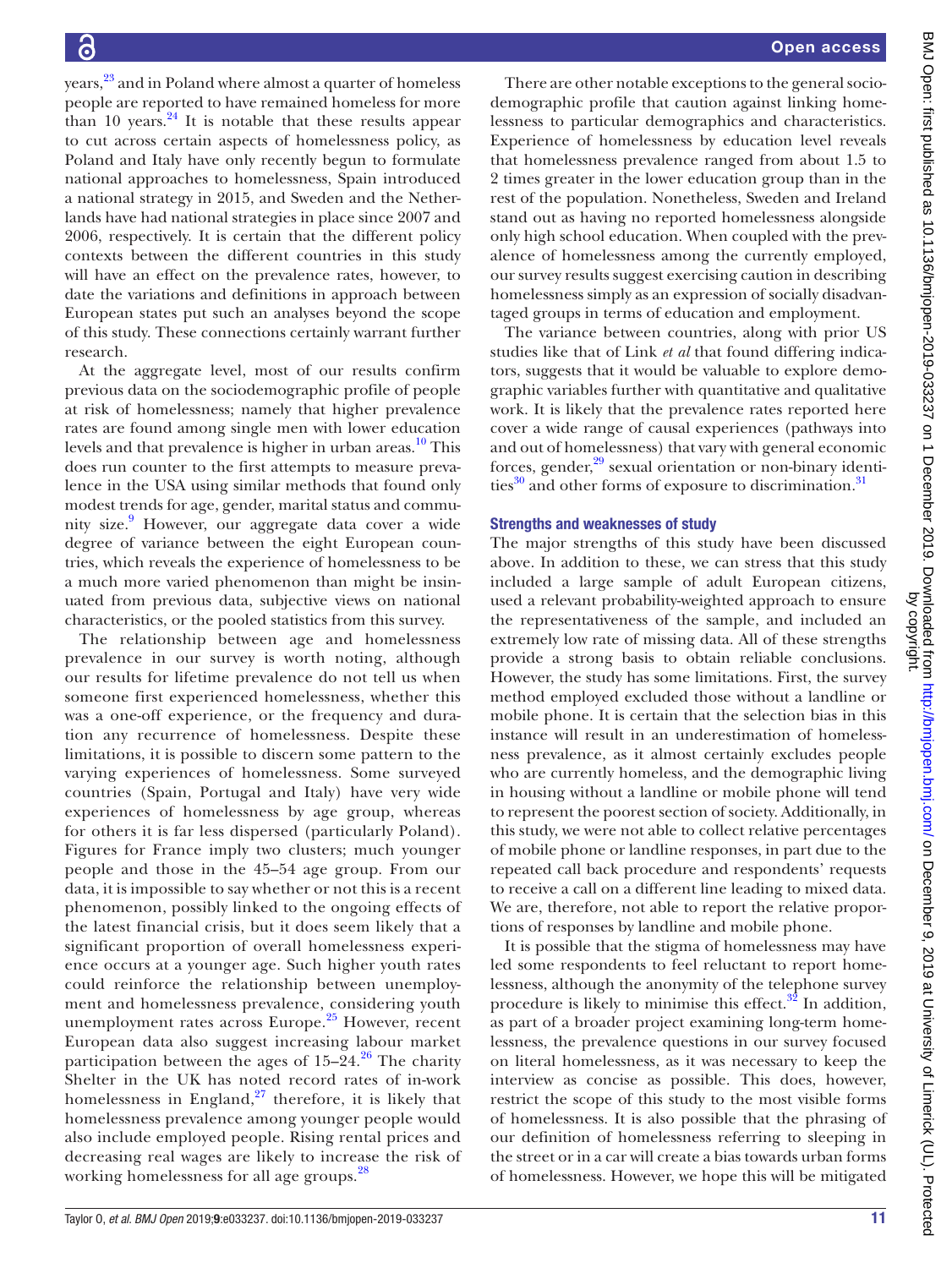by the open discussion of the telephone interview with the possibility for respondents to clarify any doubts with the interviewer.

Some of the survey data for time spent homeless was limited by high refusal rates, particularly for Ireland and Portugal. It is impossible to know if these refusals were due to the particularities of the individual interviewers and/ or particular cultural differences (eg. readily accepting a refusal to answer), or particularly reluctant respondents although it is difficult to imagine a reason to refuse to report the length of homelessness after reporting having been homeless. The stark contrast between these higher rates and the generally extremely low refusal rates for acknowledging homelessness encountered in our survey are intriguing and encourage further study.

There are also some elements to the survey design that limit our interpretation. For example, it is impossible to build a pattern of cumulative periods, individual long periods spent homeless, or the numbers for whom homelessness represents a recurrent or one-off crisis. Our survey was also not able to investigate how periods of homelessness related to unemployment or other forms of social stress. As a result, we were only able to draw inferences between current working status and past homelessness experience.

The correlations between homelessness prevalence and sociodemographics were also limited by two aspects of our dataset. First, our sample size prevented effective GLM analysis of past-year prevalence. For certain sociodemographic data, particularly age, this may induce bias (it is likely that cumulative experience will bias lifetime prevalence toward older age groups). Second, data on ethnicity, sexual orientation and gender identity were not investigated due to legal restrictions on data collection in some of the participating countries, limiting our ability to investigate these well-explored correlates of homelessness. In addition, living area was limited by being defined by the respondents own perception of where they lived, and as a consequence these data are not standardised. For legal reasons, it was not possible for our study to use geocodes or other methods of locating respondents.

Finally our survey targeted European citizens. This means that recent migrants and refugees, two groups that are particularly vulnerable to homelessness, will have been excluded from the survey. This also means we cannot use this survey's data to draw conclusions about the interaction between lifetime prevalence and citizenship or residency status, particularly for those exposed to discrimination. Recent European data demonstrate growing homelessness among migrants in Europe, and studies in the USA have noted higher prevalence among minority populations.<sup>31</sup> 33

#### Conclusions and policy implications

Our data show that the scope of homelessness in Europe is far wider than suggested by official statistics. Lifetime (4.96%), 5-year (1.92%) and past-year (0.71%) prevalence rates point towards a serious social problem. The

impact of homelessness on health means this also presents a serious concern for public health. Although our survey data encourage a focus on individual and demographic factors, the structural drivers of homelessness undoubtedly continue to play a key role.

The variation between the eight surveyed countries prompts consideration of the different policy approaches that affect the structural drivers of homelessness. Although it is clear that most European countries have experienced similar dynamics of falling real wages alongside significant rises in the cost of living, most significantly in the cost of rental housing, this has not produced a uniform homelessness crisis. Overall the prevalence across Europe demonstrates the need for new and innovative social policy designed to help those who experience homelessness, as well as to help prevent people from falling into such dire circumstances. This is particularly important for broader issues of public health.

#### Author affiliations

<sup>1</sup>School of Medicine - La Timone Medical Campus, EA 3279: CEReSS, Aix-Marseille Universite, Marseille, France

<sup>2</sup>Department of Clinical Research and Innovation, Support Unit for Clinical Research and Economic Evaluation, APHM, Marseille, France

<sup>3</sup>APPsyCI - Applied Psychology Research Center: Capabilities and Inclusion, Instituto Superior de Psicologia Aplicada, Lisboa, Lisboa, Portugal

4 FEANTSA - European Federation of National Organisations Working with the Homeless, Brussels, Belgium

5 Department of Psychology, University of Limerick, Limerick, Ireland

<sup>6</sup>Department of Developmental and Social Psychology, University of Padova School of Psychology, Padova, Veneto, Italy

<sup>7</sup> Impuls - Netherlands Center for Social Care Research, Department of Primary and Community Care, Radboud University Medical Center, Nijmegen, The Netherlands <sup>8</sup>Institute of Psychology, Opole University, Opole, Poland

<sup>9</sup>Rais Fundación, Madrid, Spain

<sup>10</sup>Stockholm Center for Psychiatry Research and Education, Karolinska Institute, Stockholm, Stockholm County, Sweden

<sup>11</sup>Department of Psychology, Wayne State University, Detroit, Michigan, USA

Acknowledgements The authors would like to thank all interviewers who contributed to data collection and M2Consultant firm for its work monitoring the procedures for the telephone survey.

Collaborators Members of the HOME\_EU (Horizon 2020 GA/726997) Consortium Study Group: Maria J.Vargas-Moniz, Maria F Jorge-Monteiro, (APPsyCI – Applied Psychology Research Center Capabilities and Inclusion, ISPA-Instituto Universitário, Rua Jardim do Tabaco, 34, 1149-041 Lisboa, Portugal); Ronni M. Greenwood, Rachel M. Manning, Branagh O'Shaughnessy (Department of Psychology, University of Limerick, Limerick, V94 T9PX, Ireland); Inês Almas, Teresa Duarte (AEIPS–The Association for Study and Psychosocial Integration; Housing First project: Casas Primeiro, Av. António José de Almeida, 26, 1000-043 Lisboa, Portugal); Francesca Disperati, Marta Gaboardi, Michela Lenzi, Massimo Santinello, Alessio Vieno (Department of Developmental and Social Psychology, University of Padova, Via Venezia, 8 -35131 Padova, Italy); Rita P. Marques, Maria Carmona, Américo Nave (Crescer–Community Intervention Association, Bairro Qta Cabrinha 3–E/F 1300-906 Lisboa, Portugal); Freek Spinnewijn (FEANTSA, European Federation of National Organisations Working with the Homeless, Chausse de Louvain 194 Bruxelles 1210, Belgique); Roberto Bernad, Borja Rivero, Martin Julián (Rais Fundación, C/ Ardemans 42, 28028 Madrid, Spain); Anna Bokszczanin, Barbara Zmaczynska– Witek, Skałacka Katarzyna, Aleksandra Rogowska (Institute of Psychology, Opole University, Pl. Staszica 1, 45-052 Opole, Poland); Sandra Schel, Yvonne Peters, Tessa van Loenen, Liselotte Raben, Judith R. Wolf (Radboud university medical center, Radboud Institute for Health Sciences, Impuls - Netherlands Center for Social Care Research, Geert Grooteplein 27, 6525 EZ Nijmegen, The Netherlands); Ulla Beijer, Mats Blid, Hakan Kallmen (STAD, Stockholm Center for Psychiatry Research and Education, Karolinska Institutet, Norra Stationsgatan 69, 113 64 Stockholm, Sweden); Teresa Bispo, Tiago Cruz, Carla Pereira, (Câmara Municipal